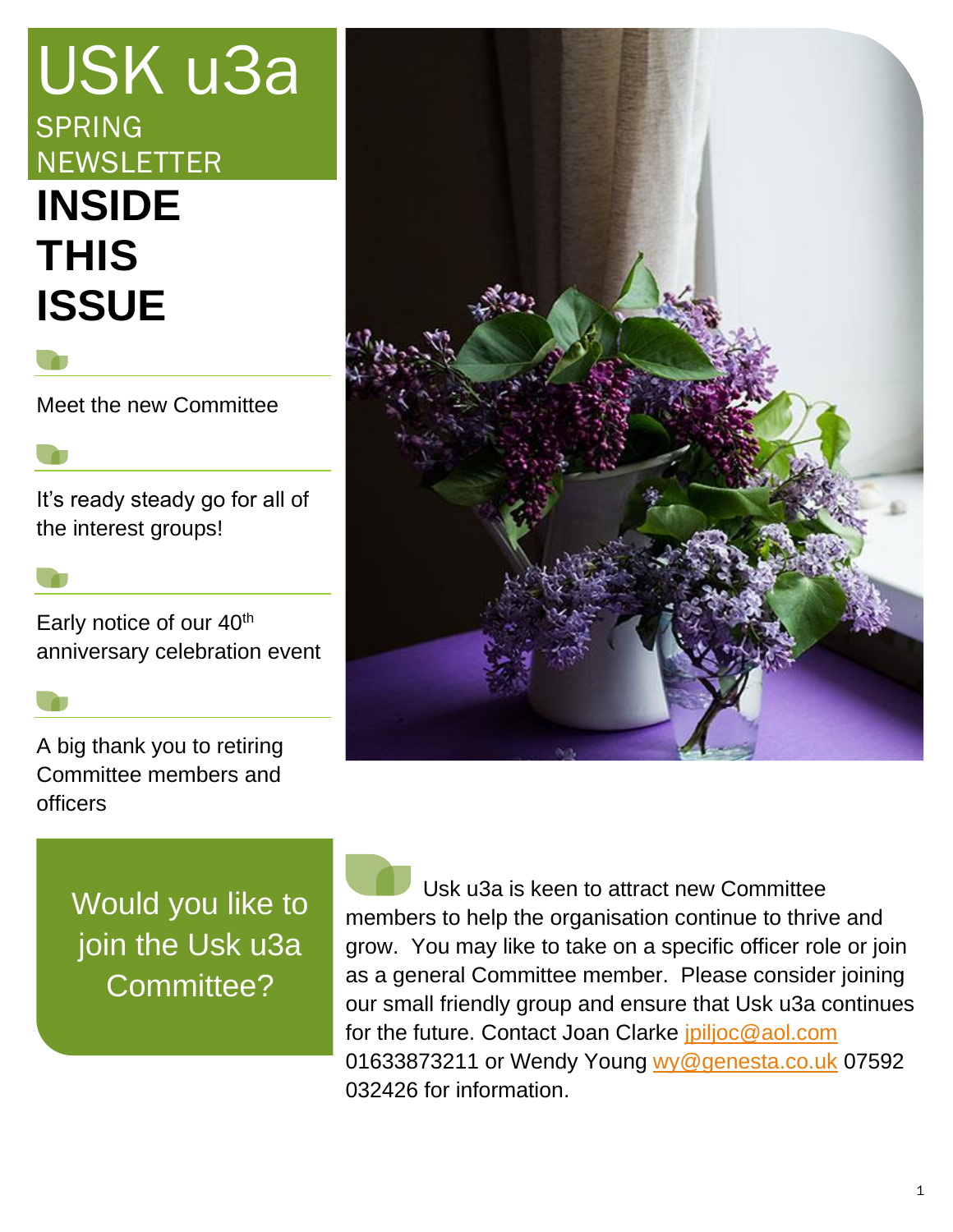# Celebrating the 40<sup>th</sup> anniversary year of the u3a in the UK



This year marks the 40<sup>th</sup> anniversary of the u3a in the UK. Across the country there are plans for a host of celebratory events and we would like Usk u3a to join in these celebrations. So thinking caps on please for how we can celebrate together. Perhaps you would like to hold a special afternoon tea or celebratory lunch, have a special 'away day trip' or invite special speakers on topical issues. If you have ideas for an anniversary event or would like to help organise the event, please email Wendy Young [wy@genesta.co.uk](mailto:wy@genesta.co.uk) 07592 032426.

\_\_\_\_\_\_\_\_\_\_\_\_\_\_\_\_\_\_\_\_\_\_\_\_\_\_\_\_\_\_\_\_\_\_\_\_\_\_\_\_\_\_\_\_\_\_\_\_\_\_\_\_\_\_\_\_\_\_\_\_\_\_\_\_\_\_\_\_\_\_\_\_

# Meet the new Committee for Usk u3a

The new Committee for Usk u3a was appointed at the AGM on 25 March 2022. The Committee members are Debbie Bainbridge, Joan Clarke, Reg Darge, Keith Edwards and Wendy Young. Maggie Corke will take on the role of Membership Secretary as a non-Committee officer.

A message from the new Committee

*"As we return to our normal activities, we are looking forward to the next chapter of Usk u3a. With the great work of the convenors and the support of our members, we believe we have a promising and exciting future and as it is spring there are plenty of plans and projects afoot!"*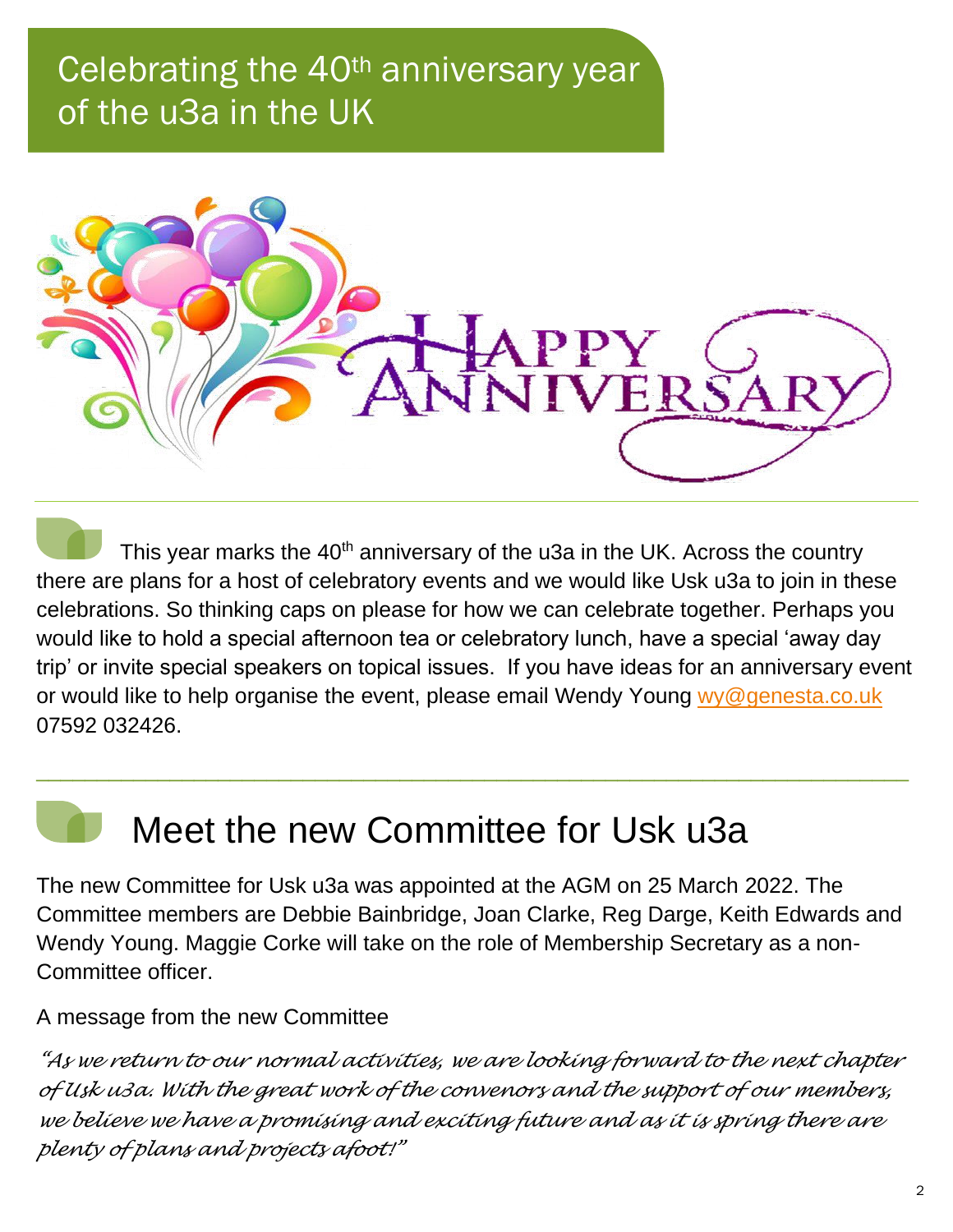# No MATTER they winter, SPRIN is<br>sure FOLLOW. to

 **A BIG THANK YOU TO RETIRING COMMITTEE MEMBERS AND OFFICERS**

## **IT'S READY, STEADY GO FOR ALL THE INTEREST GROUPS!**

We are pleased to report that all of the interest groups are now up and running. The conveners have planned an exciting program of events for members so please check out the groups and contact details for the conveners on our website.

- Fortnightly Walking groups
- Monthly Gardening group
- Weekly Bridge group
- Monthly Craft group
- Fortnightly Scrabble group
- Monthly Book Groups (three now operating)
- Weekly Cribbage group



**March 2022 saw the retirement of three Committee members and the Membership** Secretary. We would like to send our grateful thanks to Joan Bennett, Margaret Hadfield, Ann Jones and Mel Witherden. These Committee members and officer have made a fantastic contribution to Usk u3a over recent years. We hope they will continue to enjoy being a member of the organisation and the shared experiences and social activities available.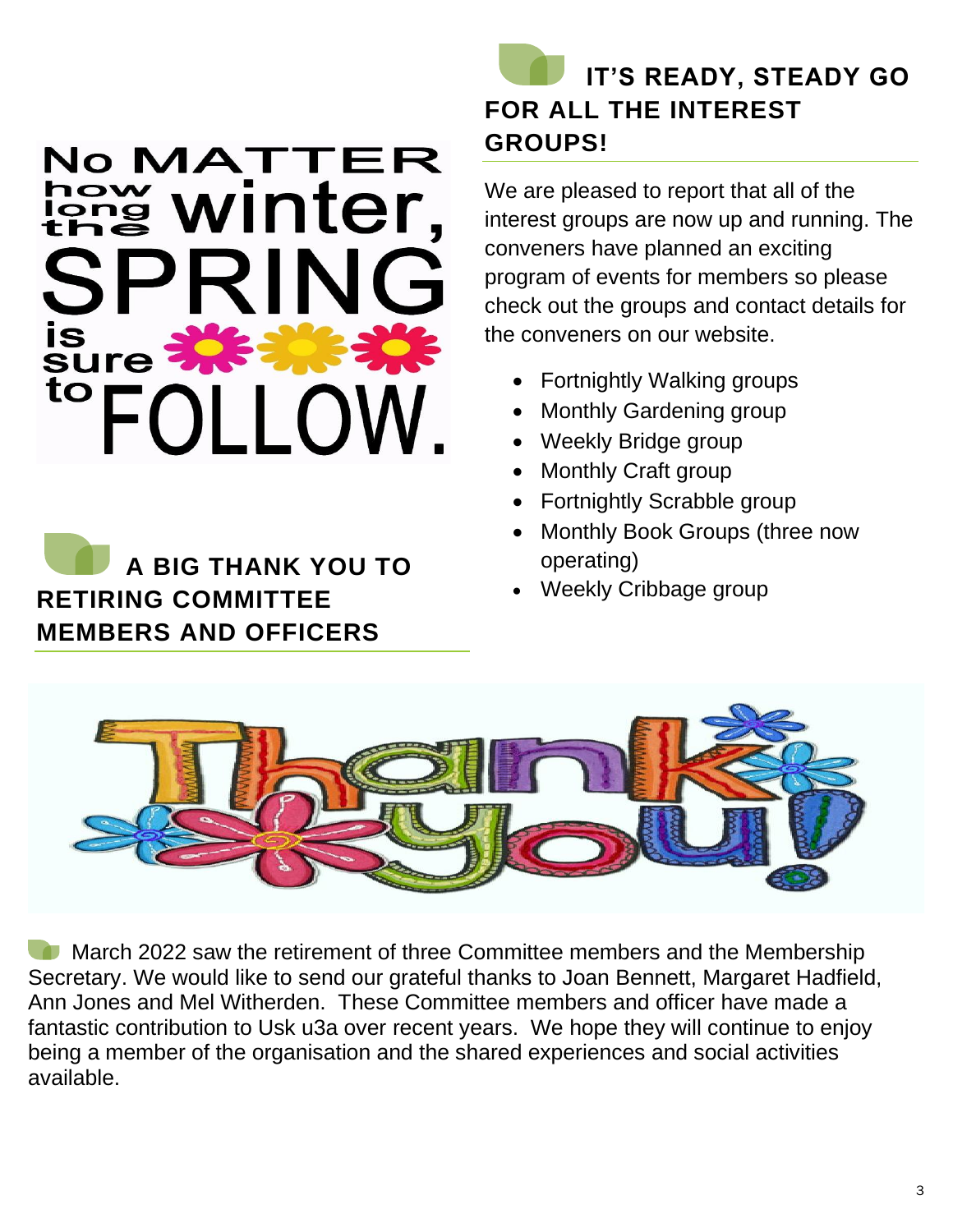

The monthly zoom meetings have been amazing. You have told us how nice it has been to see friendly faces on the screen when we were not able to meet up in person. You will join us, we know, in thanking those members of the committee, Joan Bennett and Ann Jones who have been involved in organising these wonderful talks.



### **BUT NOW……**

How lovely that we are now able once again to meet up with friends over a cuppa and maybe a speaker? **We would love your ideas.** Would you like members' meetings monthly or every other month? Would you like an opportunity to bring a guest along to see for themselves how great Usk and District u3a is? Do you want a speaker each time or occasionally? Please tell us your views, we want these meetings organised to suit you! Please contact Joan Clarke *jpiljoc@aol.com* 01633873211 with your ideas and suggestions.



We have a date of **Friday, 27 May** for our next members' meeting. Please put this date in your diary and we will let you know more details soon.